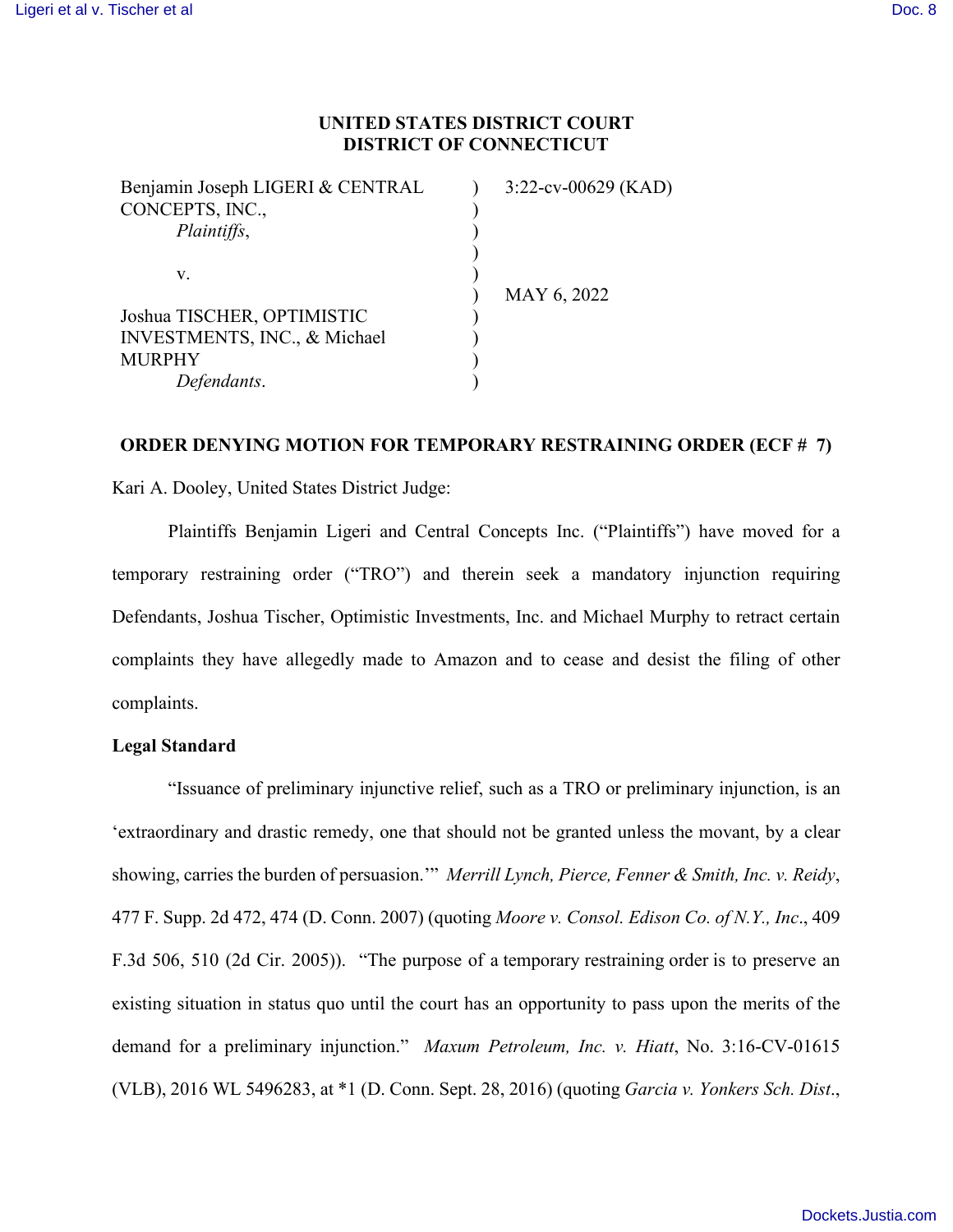561 F.3d 97, 107 (2d Cir. 2009)). "When considering whether to issue a temporary restraining order, the court employs the same standard used to review a request for a preliminary injunction." *Baltas v. Maiga*, No. 3:20-CV-1177 (MPS), 2020 WL 6275224, at \*20 (D. Conn. Oct. 26, 2020); *see also, e.g.*, *Merrill Lynch*, 477 F. Supp. 2d at 474–75 (applying same standard to both types of requests for preliminary injunctive relief).

This standard requires the moving party to "establish '(1) either (a) a likelihood of success on the merits or (b) sufficiently serious questions going to the merits to make them a fair ground for litigation and a balance of hardships tipping decidedly in the movant's favor, and (2) irreparable harm in the absence of the injunction.'" *Kelly v. Honeywell Int'l, Inc.*, 933 F.3d 173, 183–84 (2d Cir. 2019) (quoting *Faiveley Transp. Malmo AB v. Wabtec Corp.*, 559 F.3d 110, [1](#page-1-0)16 (2d Cir. 2009)).<sup>1</sup> "To establish a likelihood of success on the merits, a plaintiff 'need not show that success is an absolute certainty'"—rather, '"[h]e need only make a showing that the probability of his prevailing is better than fifty percent.'" *Broker Genius, Inc. v. Volpone*, 313 F. Supp. 3d 484, 497 (S.D.N.Y. 2018) (quoting *Eng v. Smith*, 849 F.2d 80, 82 (2d Cir. 1988)).

However "when the injunction sought 'will alter rather than maintain the status quo' the movant must show 'clear' or 'substantial' likelihood of success." *No Spray Coal., Inc. v. City of New York*, 252 F.3d 148, 150 (2d Cir. 2001) (*per curiam*). Here, Plaintiff seeks to alter the status quo by requiring the Defendants to retract complaints and they are therefore subject to this heightened burden.

'"A showing of irreparable harm is the single most important prerequisite' for the issuance of a temporary restraining order." *Martinez-Brooks v. Easter*, 459 F. Supp. 3d 411, 447 (D. Conn.

<span id="page-1-0"></span><sup>&</sup>lt;sup>1</sup> Courts may also consider whether the balance of equities tip in the moving party's favor, and whether "an injunction" is in the public interest." *E.g*., *Basank v. Decker*, 449 F. Supp. 3d 205, 210 (S.D.N.Y. 2020) (quotation marks omitted).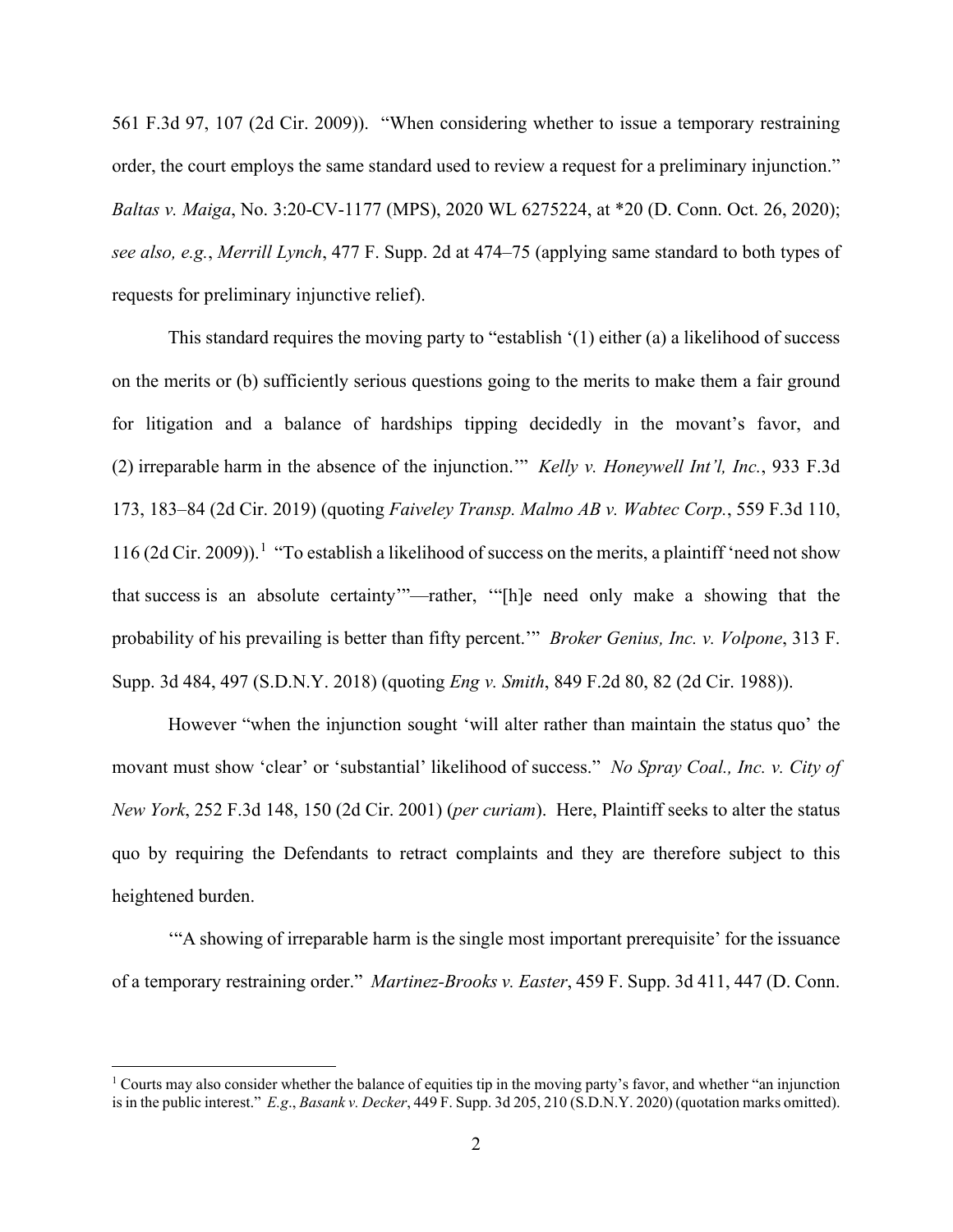2020) (quoting *Faiveley*, 559 F.3d at 118). "To satisfy the irreparable harm requirement, the [Plaintiff] must demonstrate that, absent a temporary restraining order, '[he] will suffer an injury that is neither remote nor speculative, but actual and imminent, and one that cannot be remedied if a court waits until the end of trial to resolve the harm.'" *Id*. (quoting *Faiveley*, 559 F.3d at 118.) "Where there is an adequate remedy at law, such as an award of money damages, injunctions are unavailable except in extraordinary circumstances." *Moore*, 409 F.3d at 510.

## **Discussion**

Familiarity with the allegations in the verified complaint is presumed. The Court does not detail those allegations here.

By verified complaint, Plaintiffs assert that the Defendants have and continue to tortiously interfere with their business expectancies, specifically their ability to sell products using their Legacy Account on the Amazon sales platform. The Defendants are alleged to have filed false and frivolous claims with Amazon that Plaintiffs' products either: infringe a copyright; infringe a trademark; or are counterfeit, all of which would violate the Amazon platform policies. As a result, Amazon has removed some of Plaintiffs' products from the website resulting in lost sales. Plaintiffs allege that this conduct can result in the diminished value of the Legacy Account and might ultimately destroy Plaintiff's ability to do business on the Amazon platform entirely. Finally, Plaintiffs assert that the loss of a Legacy Account cannot be addressed through damages given the various advantages afforded such accounts which once lost, are lost forever.

On the papers submitted, the Court cannot conclude that the Plaintiffs have shown a "clear and substantial" likelihood of success on the merits of their claim. In order to find that the Defendants' conduct was tortious, the Court would be required to find that the complaints were false or frivolous. In order to determine that the complaints were false or frivolous, the Court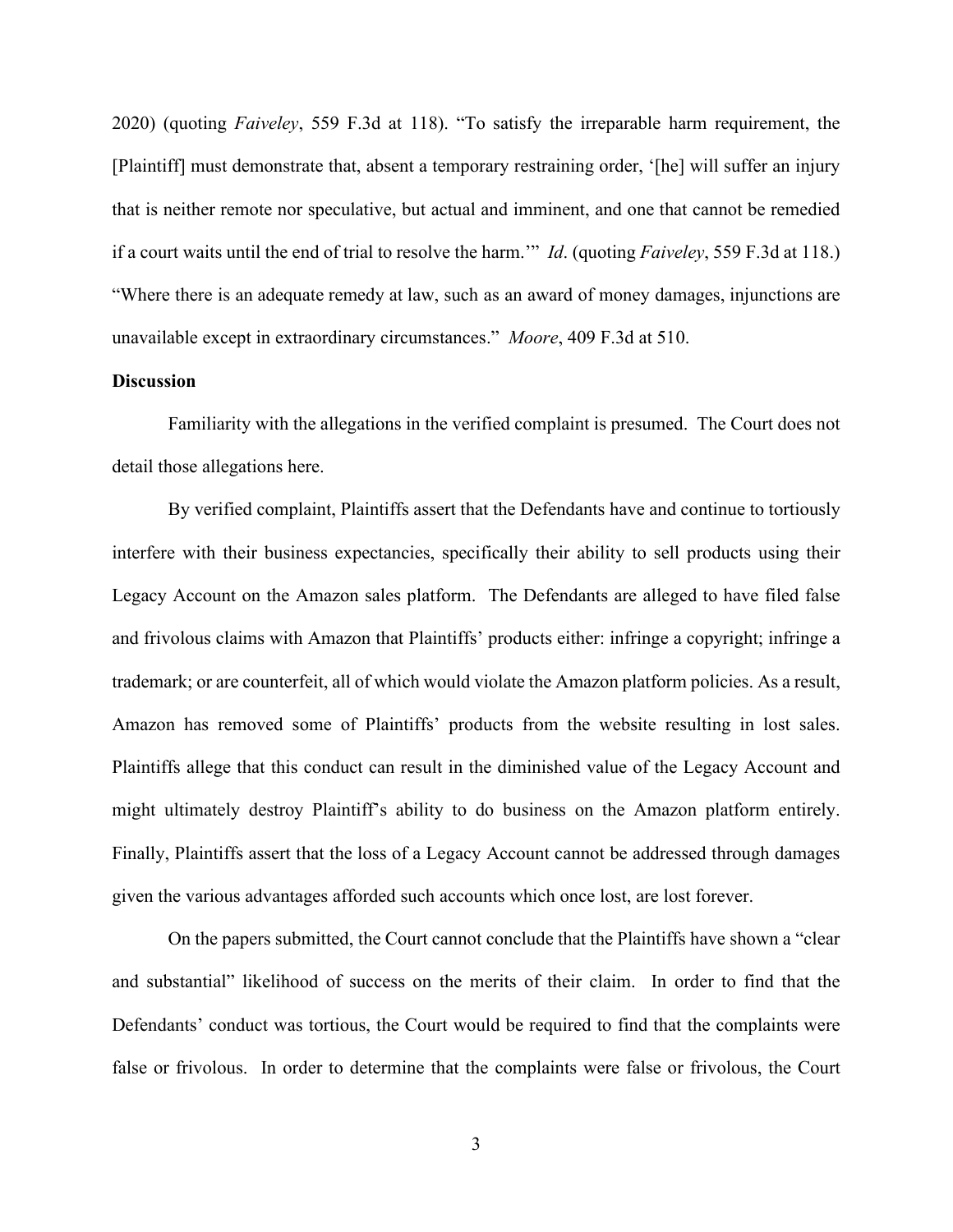would need to assess whether the Plaintiffs' products infringed a copyright, were counterfeit, or infringed a trademark, which in turn requires detailed and sometimes nuanced analysis under very complex bodies of law. *See Tiffany and Company v. Costco Wholesale Corp.*, 971 F.3d 74, 84–85 (2d Cir. 2020) (discussing trademark violations and an eight-factor test used to assess potential trademark infringement); *Gruner + Jahr USA Pub. v. Meredith Corp.*, 991 F.2d 1072, 1074 (2d Cir. 1993) ("Before us on this appeal is a trademark infringement case. Review in this area of the law is similar to when those old-time radio comedians, Fibber McGee and Molly, opened their closet and out would pour a welter of miscellany from hub caps and baby carriages to broken umbrellas. The equivalent outpour in trademark law reveals complex statutory provisions, numerous factors that trial judges must consider and an appellate court review, definitions of the various kinds of marks, which overlap and shade into one another, and a jumble of adjectives describing the trademark review process."); *Nihon Keizai Shimbun, Inc. v. Comline Bus. Data, Inc.,* 166 F.3d 65, 71 (2d Cir. 1999) (discussing the sometimes complicated and nuanced analysis required in copyright infringement matters.). The Plaintiffs ask this Court to summarily decide that no such infringement has occurred by looking at internet screenshots of the products at issue. This the Court cannot do. Although there is evidence from which to infer that the defendants are selectively targeting the Plaintiffs, *e.g.*, allegations that the Defendants are not challenging other sellers of similar products, this does not establish one way or the other whether the complaints themselves are frivolous or false.

Further, nor does the submission establish irreparable harm absent immediate action by this Court. The submission makes clear that Amazon gives sellers a mechanism and process by which to dispute or challenge a complaint. It encourages sellers who believe the complaint is in error to contact Amazon so that Amazon can investigate. There is no indication that the Plaintiffs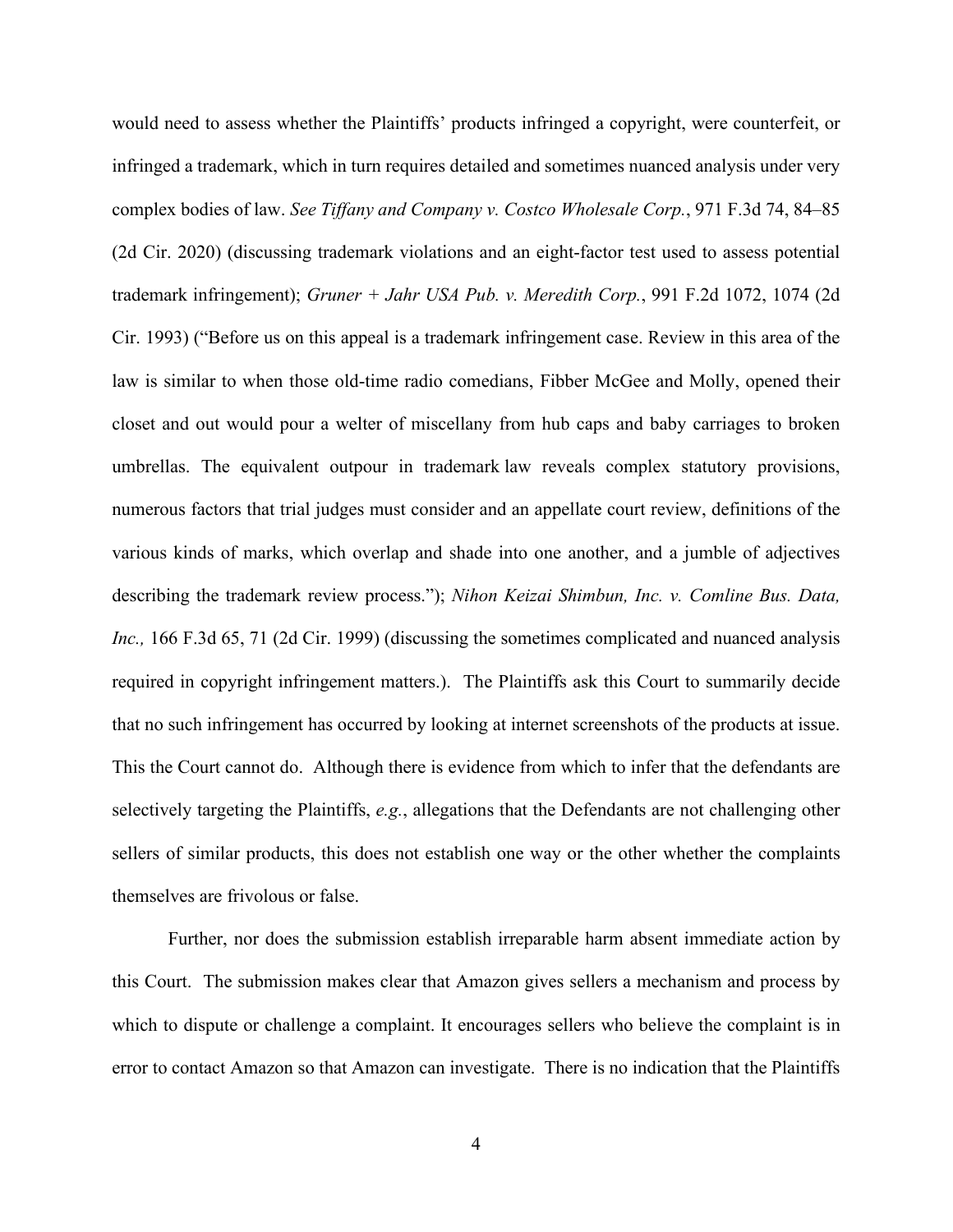have availed themselves of this process before seeking the extraordinary relief identified in the motion for temporary restraining order. Indeed, Plaintiff alleges that Amazon requires sellers such as the Plaintiffs to initiate litigation against the complainant if there is a dispute as to the complaint. This allegation is at odds with the Plaintiffs' exhibits which clearly instruct otherwise.

The Court offers no opinion as to whether, following the hearing on the motion for preliminary injunction, the Plaintiffs might meet their evidentiary burden, only that they have not done so at this juncture.

### **Conclusion & Orders**

For these reasons, the motion for a temporary restraining order is DENIED. The Court shall schedule a hearing on the motion for preliminary injunction per the attached order.

**SO ORDERED** at Bridgeport, Connecticut, this 6<sup>th</sup> day of May 2022.

 */s/ Kari A. Dooley* KARI A. DOOLEY UNITED STATES DISTRICT JUDGE